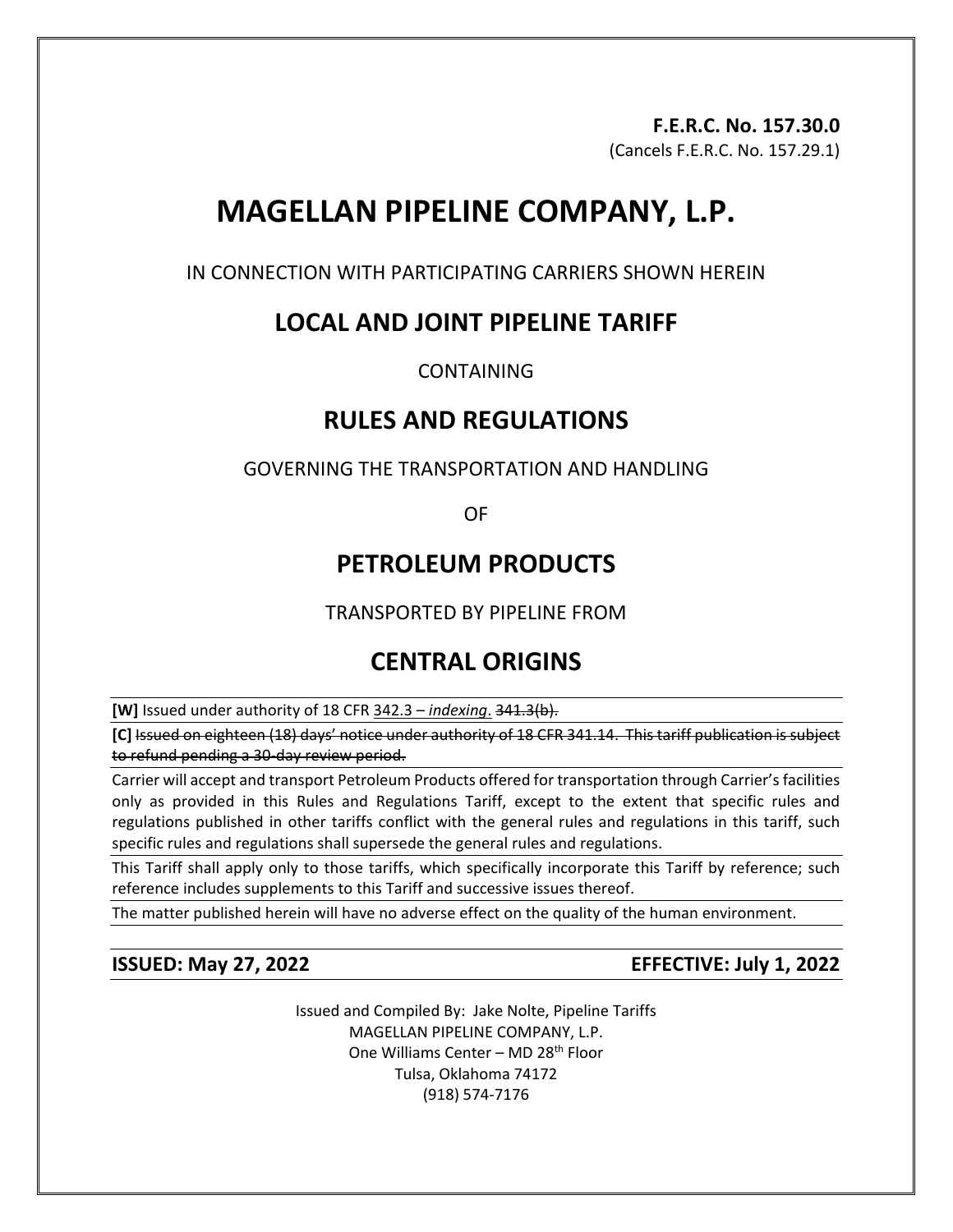### **Table of Contents**

| <b>SUBJECT</b>                                       | <b>ITEM NO.</b> | PAGE NO.       |
|------------------------------------------------------|-----------------|----------------|
| Abbreviations and Reference Marks, Explanation of    | $---$           | 18             |
| Acceptance Free from Liens and Charges               | 60              | $7 - 8$        |
| Canceling Items, Method of                           | $\mathbf{1}$    | 3              |
| Claims: Time for Filing                              | 190             | 17             |
| Commodity                                            | 35              | 6              |
| <b>Communication Facilities</b>                      | 175             | 16             |
| Consignment, Minimum                                 | 100             | 11             |
| <b>Corrosion Inhibitors</b>                          | 65              | 8              |
| Definitions                                          | 15              | 4              |
| Delivery from Carrier's Terminal Facilities, Minimum | 140             | 13             |
| Delivery to Destination                              | 135             | 13             |
| Demurrage Charges                                    | 145             | 13             |
| Duty of Carrier                                      | 180             | 16             |
| Facilities Required at Origin and Destination        | 70              | 8              |
| <b>Filtration and Special Testing Service</b>        | 150             | $13 - 14$      |
| High RVP Unleaded Regular Gasoline                   | 160             | 14             |
| Items, Notes, Rules, Etc., Reference to              | 10              | 4              |
| Liability of Carrier                                 | 185             | $16 - 17$      |
| <b>Participating Carriers</b>                        | $---$           | 3              |
| Payment of Transportation and Other Charges          | 75              | $8 - 9$        |
| <b>Petroleum Products Defined</b>                    | 20              | 5              |
| Pipeage Contracts Required                           | 90              | 11             |
| <b>Products Acceptance Specifications</b>            | 25              | 5              |
| Proration of Pipeline Capacity                       | 50              | $\overline{7}$ |
| Rates From or To Intermediate Points, Application of | 120             | 12             |
| Reconsignment                                        | 115             | 12             |
| Reissued Matter in Supplements, Method of Denoting   | 5               | 3              |
| Shipment, Identity of                                | 125             | 12             |
| Shipment, Minimum                                    | 95              | 11             |
| Shipments, Scheduling of                             | 45              | $\overline{7}$ |
| <b>Special Handling Services</b>                     | 155             | 14             |
| Spill Compensation Acts and Regulations, Charges for | 170             | 15             |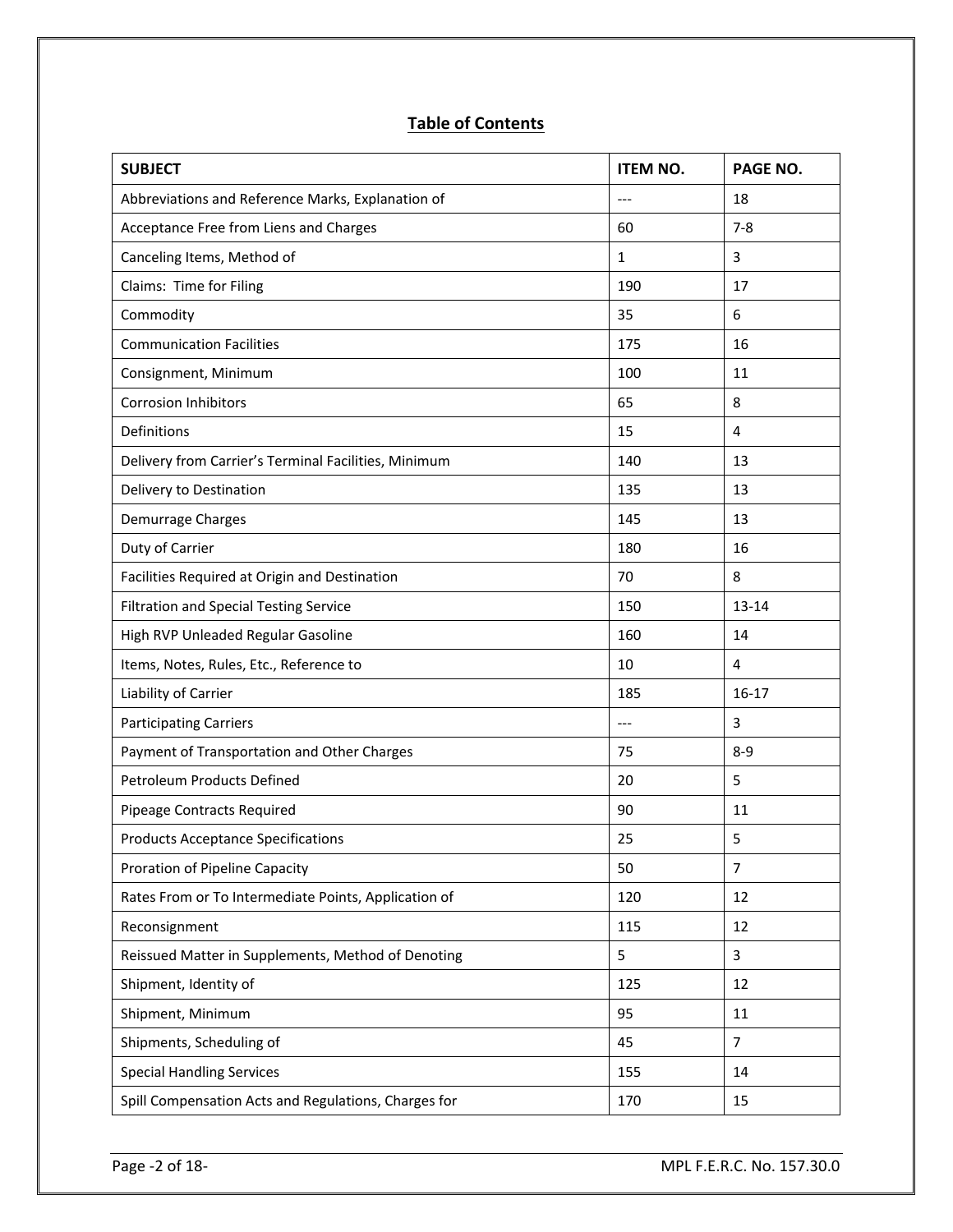| Storage In-Transit (SIT)                        | 165 | $14 - 15$ |
|-------------------------------------------------|-----|-----------|
| <b>Tax Registration</b>                         | 80  | 9         |
| Terminaling Services, MPL Company               | 130 | 13        |
| <b>Testing and Measuring</b>                    | 40  | 6         |
| Transmix                                        | 28  | 5         |
| <b>Volume Corrections and Tender Deductions</b> | 30  | 5         |
| Withdrawals from Carrier's Terminal Facilities  | 85  | $9 - 10$  |

#### **PARTICIPATING CARRIERS**

BP Midwest Product Pipelines Holdings LLC

Cenex Pipeline, LLC

Coffeyville Resources Pipeline, LLC

KPL Northern States, LLC

Phillips 66 Carrier LLC

Valero Partners Wynnewood, LLC

#### **TARIFF REISSUE AND SUPPLEMENTATION**

#### **ITEM 1 – METHOD OF CANCELLING ITEMS**

As this tariff is supplemented, numbered items with letter suffixes cancel corresponding numbered items in the original tariff or in a supplement. Letter suffixes will be used in alphabetical sequence starting with A.

EXAMPLE - Item 60-A cancels Item 60; and Item 90-B cancels 90-A in a prior supplement, which, in turn, cancelled Item 90.

#### **ITEM 5 – METHOD OF DENOTING REISSUED MATTER IN SUPPLEMENTS**

Matter brought forward without change from one supplement to another will be designated as "Reissued" by a reference mark in the form of a square enclosing a number, the number being that of the supplement in which the reissued matter first appeared in its currently effective form. To determine the supplement's original effective date, refer to the explanation of reference marks in the supplement. For further details, consult the supplement in which the reissued matter first became effective.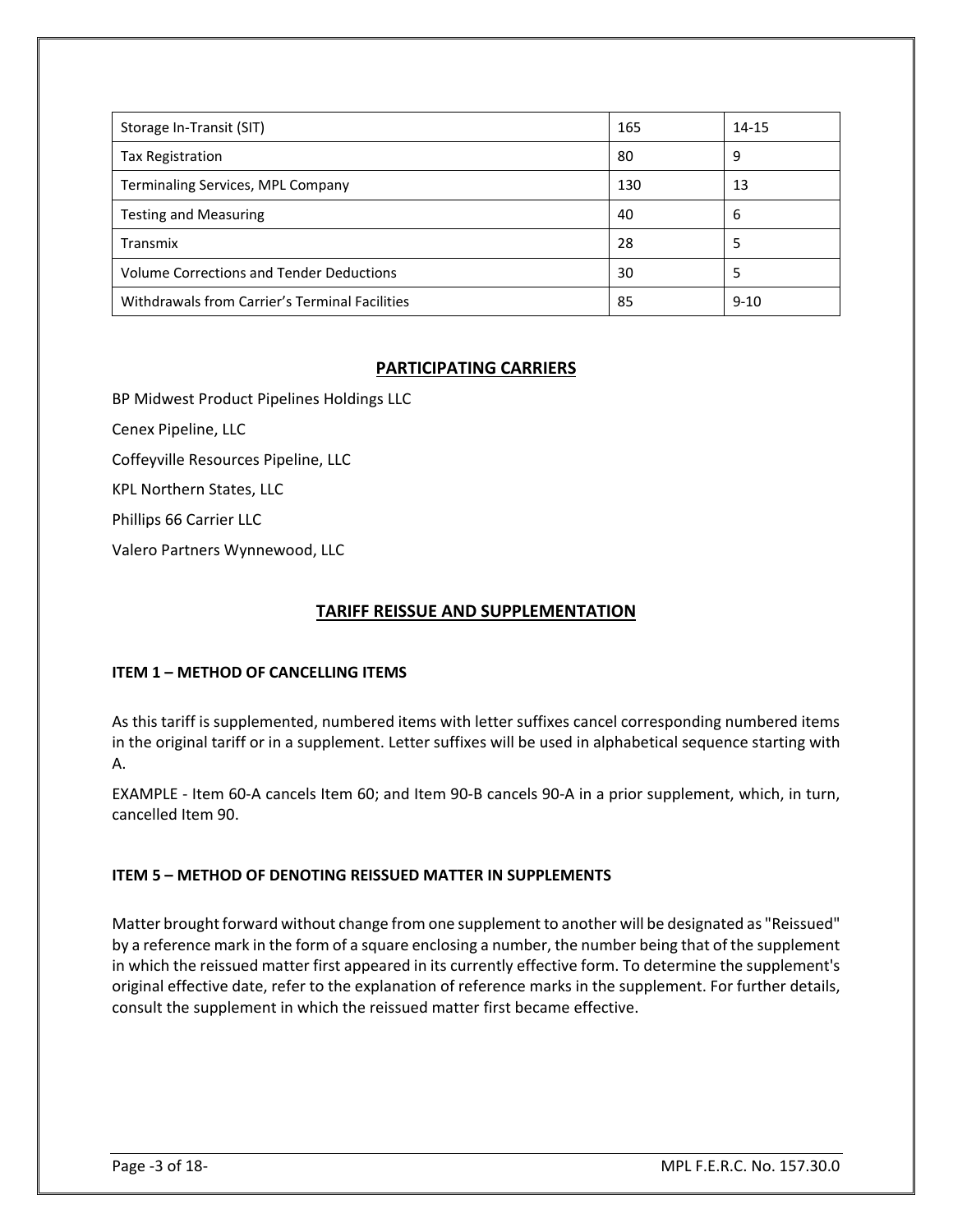#### **ITEM 10 – REFERENCE TO ITEMS, NOTES, RULES, ETC.**

When reference is made in this tariff, and supplements hereof, to items, notes, rules, etc., such references are continuous and include supplements to and successive reissues of such items, notes, rules, etc.

#### **DEFINITIONS**

#### **ITEM 15 – DEFINITIONS**

**"ATLAS"** means Automated Transportation Logistics Activity System. ATLAS is a computerized information system to which all Shippers have access upon request. ATLAS enables Shippers to nominate and release product and to monitor and coordinate the movement of Petroleum Products while on Carrier's system.

**"Barrel"** means forty-two (42) United States gallons at sixty (60) degrees Fahrenheit.

**"Carrier"** means and refers to Magellan Pipeline Company, L.P. (MPL) and other carriers participating herein.

**"Consignee"** means and refers to the party having ownership of Petroleum Product transferred to them.

**"Consignor"** means the party, which tendered Petroleum Products to Carrier.

**"Destination"** means the facility at which Carrier delivers Petroleum Products out of Carrier's pipeline.

**"Inventory Owner"** means and refers to the party, either Shipper or Consignee, holding title to Petroleum Product(s) in Carrier's facilities.

**"Minimum Allocation"** means the minimum level of Open Stock Petroleum Product inventory required in order for an Inventory Owner to maintain active withdrawal privileges at Carrier's terminal facilities.

**"Open Stock Petroleum Product"** means the commodity grades of Petroleum Products, as defined by Item 20 that the Carrier transports under Open Stock Status.

**"Open Stock Status"** means that a Shipper may withdraw at a Carrier Destination the same quantity of the Petroleum Product which Carrier is receiving at a Carrier Origin from Shipper on the same day if both Shipper's and Carrier's inventories are sufficient as stated in Item 85.

**"Origin"** means the facility of Carrier at which Carrier receives Petroleum Products into Carrier's pipeline.

**"Origin Release"** means the written commitment of a Consignor to schedule a batch of Petroleum Products into Carrier's facilities.

**"Petroleum Products"** means the commodities more specifically defined in Item 20 and meeting the specifications referenced in Item 25.

**"Shipment Request"** represents a commitment by an established Shipper to receive Petroleum Product from an Origin point into the Carrier's system.

**"Shipper"** means the party who contracts with the Carrier for transportation and/or terminaling of Petroleum Products pursuant to the terms of this tariff.

**"Tender"** means an offer by a Shipper to a Carrier of a stated quantity of Petroleum Products from a specified Origin or Origins to a specified Destination or Destinations pursuant to the terms of this tariff.

**"Transit Time"** means the time a shipment would take to move from Origin to Destination.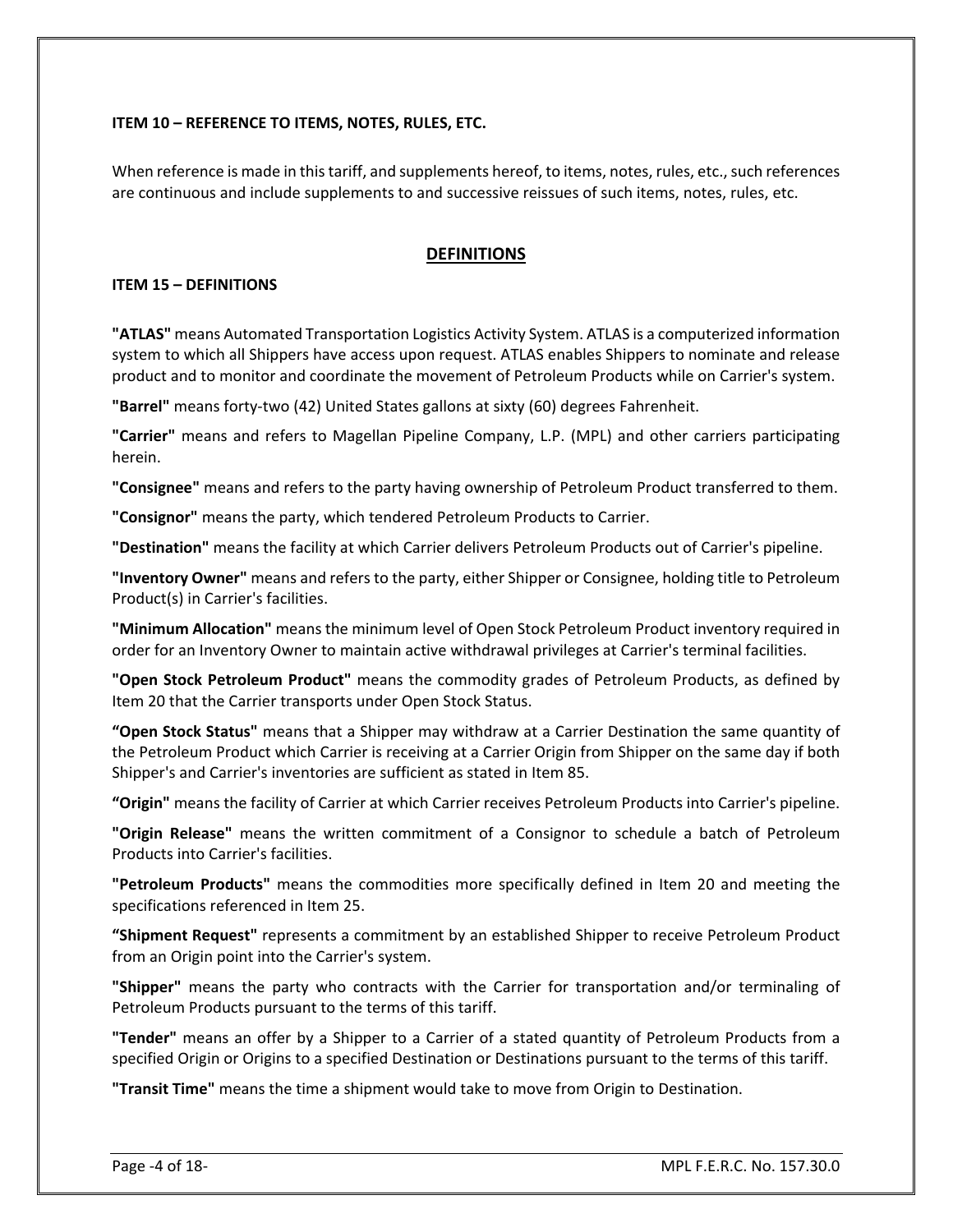#### **COMMODITY DESCRIPTION AND MEASUREMENT**

#### **ITEM 20 – PETROLEUM PRODUCTS DEFINED**

Where the term Petroleum Products is used, the same refers to:

Unleaded Gasolines Jet Fuels – Commercial Diesel Fuel Distillates Gasoline Feedstock Distillate Feedstock Natural Gasoline

#### **ITEM 25 – PRODUCTS ACCEPTANCE SPECIFICATIONS**

Petroleum Products shall be accepted for transportation only when such Petroleum Products meet all required specifications as uniformly established by Carrier. All of the required specifications for Petroleum Products shall be issued from time to time in the manner and to the extent appropriate to facilitate the efficient and economical use and operation of the Carrier's facilities and to reasonably accommodate Shipper's needs for transportation.

#### **ITEM 28 – TRANSMIX HANDLING**

Transmix accumulated in Carrier's system for movements to Great Bend, KS, Scott City, KS and Denver, CO will be allocated to all Shippers based on the proportion to each Shipper's barrels delivered at Great Bend, KS, Scott City, KS and Denver, CO in a calendar month. Carrier shall dispose of the Transmix for Shippers and provide each Shipper's net proceeds from the disposition of the Transmix.

#### **ITEM 30 – VOLUME CORRECTIONS AND TENDER DEDUCTIONS**

**SECTION A.** In measuring the quantity of Petroleum Products received and delivered, correction shall be made from volume at actual or observed temperature to volume at sixty (60) degrees Fahrenheit.

**SECTION B.** A tender deduction of one-twentieth (1/20) of one percent (1%) by volume will be made on the quantity of Petroleum Products accepted for transportation from all Origins except for those volumes transported from the Wichita, Kansas origin. A tender deduction of three-tenths (3/10) of one percent (1%) will be made for those volumes transported from the Wichita, Kansas origin to all destinations.

**SECTION C.** Product downgrades associated with handling multiple grades of distillate products that have varied sulfur levels will be allocated to shippers.

Exception to this Item is referenced in MPL's F.E.R.C. No. **[W]** 185.20.0 185.18.2, supplements thereto and reissues hereof.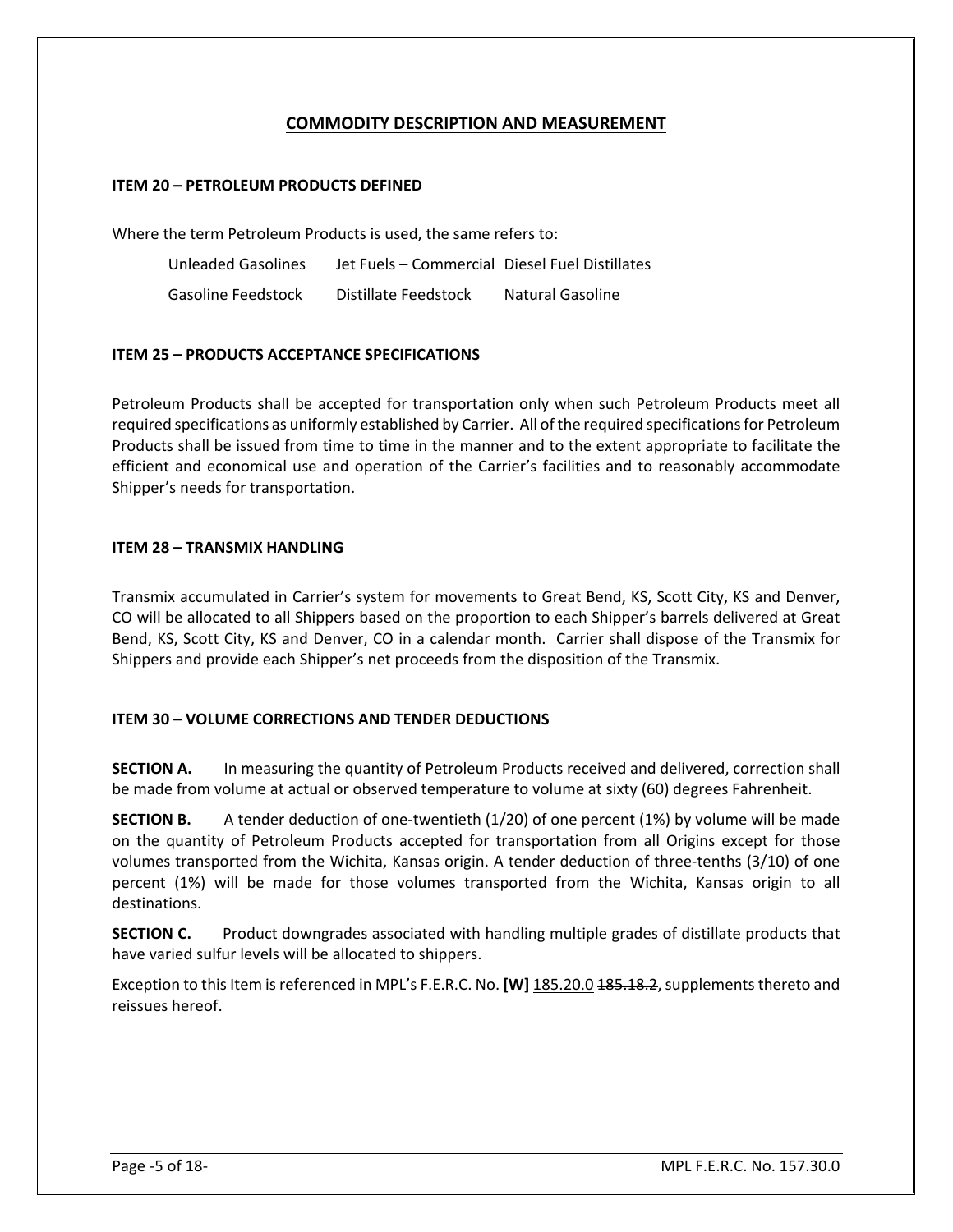#### **PRESHIPMENT REQUIREMENTS AND PROCEDURES**

#### **ITEM 35 – COMMODITY**

Carrier is engaged in the transportation of Petroleum Products specified and described in Item 20 and therefore will not accept any other commodities for transportation. No petroleum products will be received for transportation except good merchantable petroleum products of substantially the same kind and quality as that being currently transported through the same facilities for other Shippers. Consignor and Shipper warrant to Carrier that any petroleum products tendered to Carrier conform with the specifications for such products and are merchantable. Petroleum products of substantially different grade or quality will be transported only in such quantities and upon such terms and conditions as Carrier and Shipper may agree.

#### **ITEM 40 – TESTING AND MEASURING**

Petroleum products shall be accepted for transportation only when such products meet all required specifications as uniformly established by Carrier as stated in the following documents and found at the public website [www.magellanlp.com/WhatWeDo/ProductSpecs.aspx](http://www.magellanlp.com/WhatWeDo/ProductSpecs.asp) or on request. Each Product Grade Document and its effective date or revision date are identified below.

| PRODUCT GRADE DOCUMENT TITLE                      | EFFECTIVE DATE |
|---------------------------------------------------|----------------|
| A-Grade Premium Unleaded Gasoline                 | 1/1/21         |
| AR-Grade Premium Unleaded Blendstock 1            | 1/1/21         |
| D-Grade Premium Diesel Fuel                       | 1/1/21         |
| NR-Grade Regular Unleaded Blendstock <sup>1</sup> | 1/1/21         |
| Q-Grade Commercial Jet Fuel                       | 2/19/14        |
| V-Grade Sub-Octane Unleaded Gasoline              | 1/1/21         |
| V8-Grade Sub-Octane Unleaded High RVP             | 1/1/21         |
| W-Grade Natural Gasoline                          | 12/31/08       |
| W2-Grade Certified Ethanol Denaturant             | 1/1/21         |
| X, XHO - Grade Ultra Low Sulfur Diesel Fuel       | 10/1/21        |
| Y-Grade No. 1 Diesel Fuel                         | 12/1/15        |

Notification to Shippers of changes in these documents are made via this tariff. If a prospective Shipper should desire current specifications they may access the website mentioned above. Demonstration of conformance with the product specifications shall be made through the submission of a Certificate of Analysis that accurately represents the product characteristics. Accuracy of the Certificate of Analysis is the sole responsibility of the party who establishes the Origin Release. Costs associated with handling, distribution, and disposal of products that enter the system that do not meet the product specifications shall be borne entirely by the party who establishes the Origin Release.At Carrier's discretion, nonfungible blendstocks may be shipped upon request by Shipper and upon Carrier's determination that such movement can operationally and efficiently be made to accommodate Shipper's request.

<sup>1</sup> Product grade for delivery to Glenpool (Explorer PL), OK only.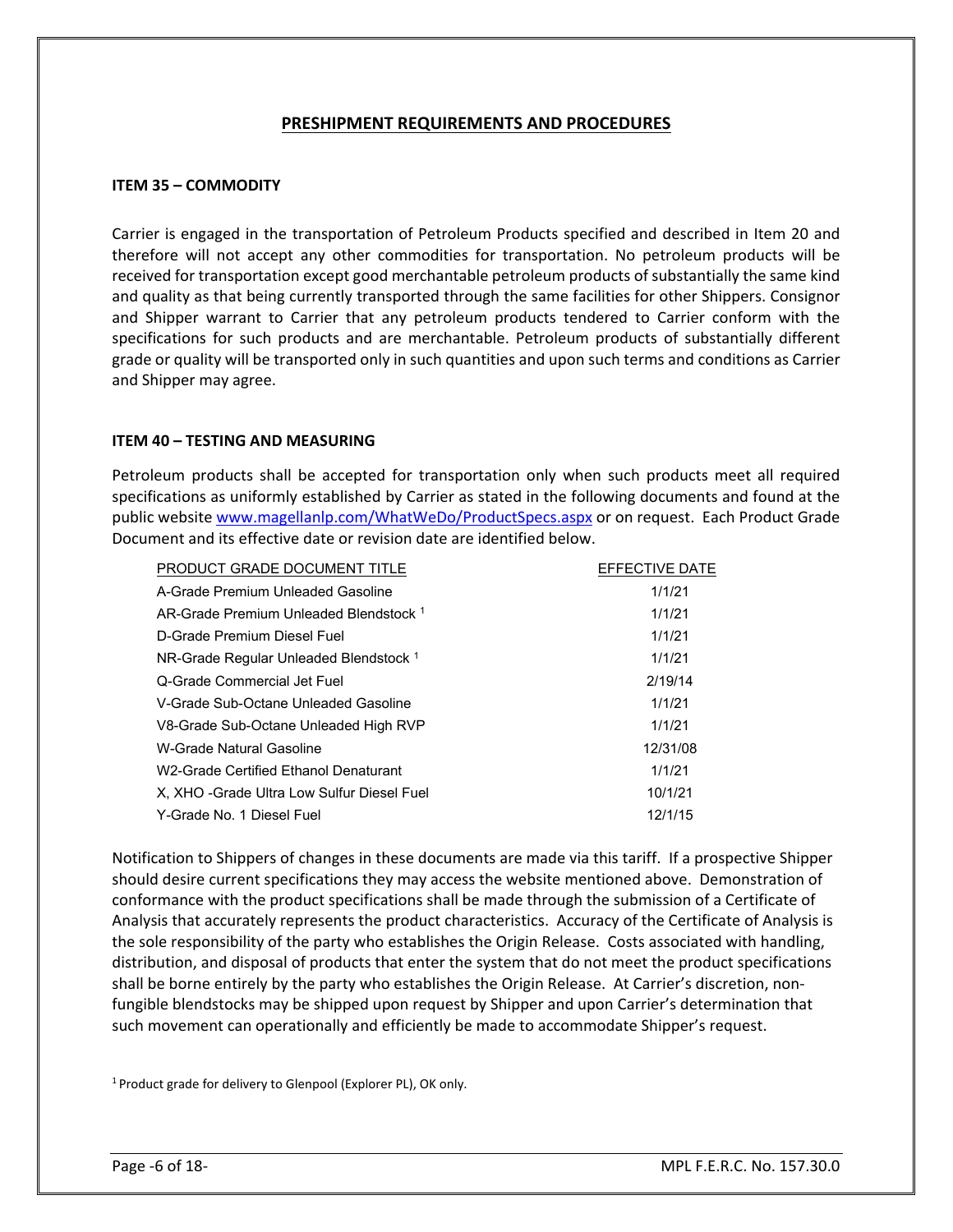#### **ITEM 45 – SCHEDULING OF SHIPMENTS**

Petroleum Products shall be accepted for transportation at such time as Petroleum Products of the same specifications are currently being transported from point of Origin to a Destination or Destinations in accordance with schedules of shipments and consignments to be issued from time to time to each Consignor by the Carrier. Such schedules may be modified from time to time in the manner and to the extent reasonably desirable to facilitate the efficient and economical use and operation of the Carrier's facilities and to reasonably accommodate Consignor's needs for transportation. Shippers can distribute shipments to MPL Destinations by designating specific locations or by selecting automatic shipment distribution. Automatic shipment distribution is the distribution of Shipper's volumes on a system-wide basis to even out the days supply based on historical weighted average loadings to all valid locations where the Shipper conducts business. Shippers may specify Destinations by Origin and Grade for automatic shipment distribution. Shippers may elect to utilize Carrier's "ATLAS" system to schedule shipments. Origin Releases and Shipment Requests should be completed fourteen (14) days before the scheduled entry date of product into Carrier's facilities. If an Origin Release or Shipment Request is not timely submitted, Carrier will handle in a manner to facilitate the efficient, economic use and operation of the Carrier's facilities and to reasonably accommodate Consignor's needs for transportation of product. MPL will provide a pump date for a completed nomination a minimum of seven (7) days prior to the release date.

#### **ITEM 50 – PRORATION OF PIPELINE CAPACITY**

When the total volume of the various commodities offered for shipment on Carrier's facilities, in accordance with the procedures for scheduling of shipments, is greater than can be transported within the period covered by such schedules, then commodities offered by each Shipper, including any new Shipper, for transportation will be transported in such quantities and at such times, to the limit of Carrier's normal operating capacity, so as to avoid unjust discrimination or undue preference among Shippers and to fulfill requirements of governmental agencies.

System-wide pipeline operating capacity, as determined by Carrier, will be allocated based on Inventory Owner's historical loadings at Carrier's facilities. An Inventory Owner's maximum inventory balance will be controlled using an allocation method elected by the Inventory Owner, which will be based on the moving average of the Inventory Owner's daily rack deliveries for each Petroleum Product covering thirty (30) days.

A new Shipper [i.e., a Shipper without a loading history over the preceding twelve (12) months] shall be allocated capacity sufficient to permit a minimum shipment as defined in Item 95. All subsequent allocations of capacity shall be based on the loading history developed by the Shipper after Transit Time has elapsed in accordance with the inventory controls provisions of Item 85.

Exception to this Item is referenced in MPL's F.E.R.C. No. **[W]** 160.41.0 160.39.2, supplements thereto and reissues thereof.

#### **ITEM 60 – ACCEPTANCE FREE FROM LIENS AND CHARGES**

The Carrier shall have the right to reject any Petroleum Products when tendered for shipment which may be involved in litigation, the title of which may be in dispute, or which may be encumbered by lien or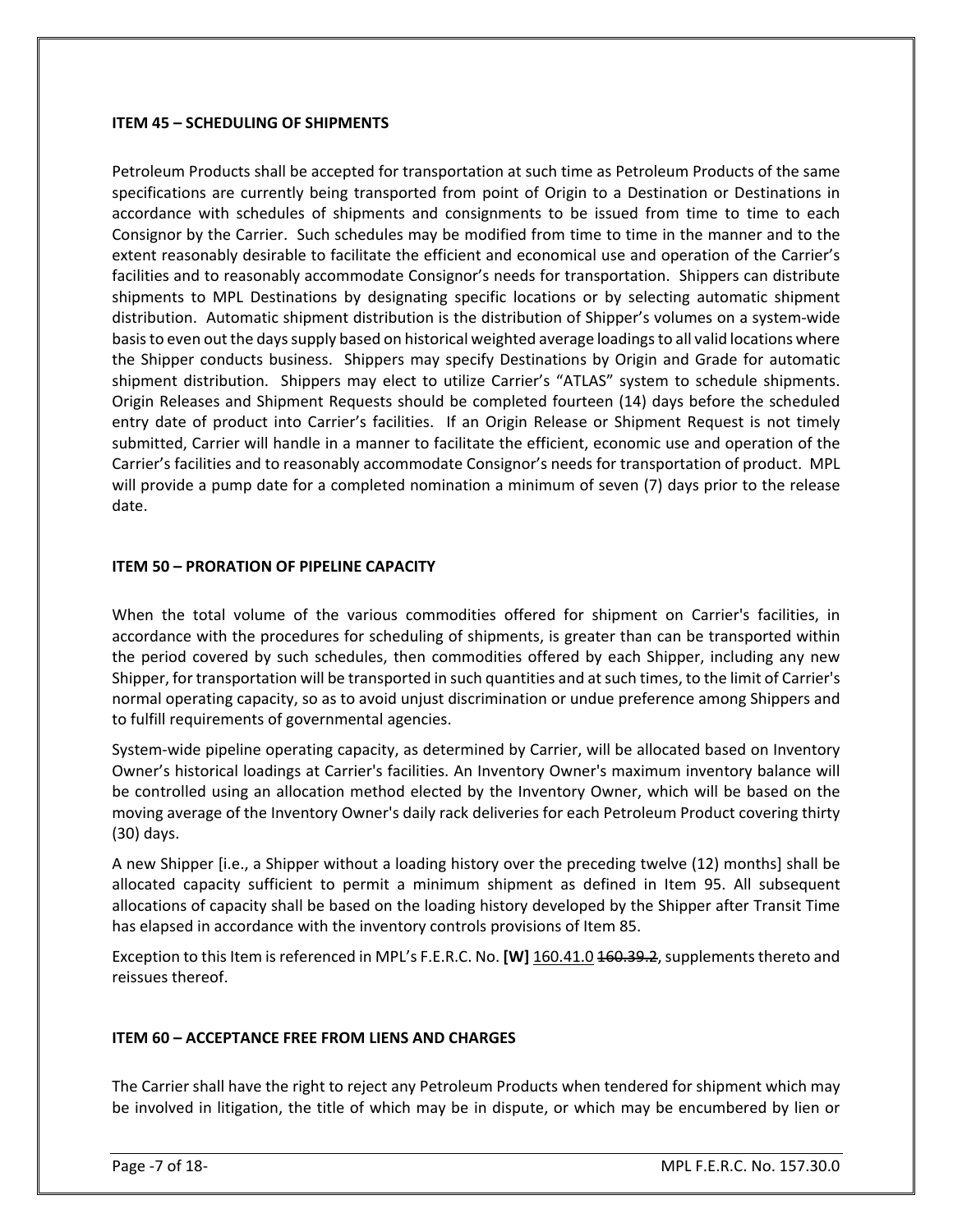charge of any kind. Further, Carrier will require Shipper's proof of perfect and unencumbered title or a satisfactory indemnity bond.

#### **ITEM 65 – CORROSION INHIBITORS**

Consignor may be required to inject oil-soluble corrosion inhibitor, approved by Carrier, in the Petroleum Products to be transported.

#### **ITEM 70 – FACILITIES REQUIRED AT ORIGIN AND DESTINATION**

**SECTION A.** The Carrier will not provide storage or other tankage facilities at points of Origin. Carrier will not provide storage or loading facilities at Destinations designated with a ‡. Petroleum Products will be accepted for transportation only when Consignor has provided equipment and facilities satisfactory to the Carrier and when Consignor or Consignee has ascertained from the Carrier or has furnished evidence satisfactory to the Carrier that there are adequate facilities at Destination, which are available for receipt of the shipment as it arrives without delay.

**SECTION B.** In the event Consignor or Consignee fails to provide adequate facilities at the Destination for receipt as provided in Section A hereof, Carrier shall have the right, on 24 hours notice, to divert or reconsign, subject to the rates, rules and regulations applicable from point of Origin to actual final Destination, or make whatever arrangements for disposition as are deemed appropriate to clear the Carrier's facilities, including the right of private sale for the best price reasonably obtainable. The Carrier may be a purchaser at such sale. Out of the proceeds of said sale, the Carrier shall pay itself all transportation and other applicable lawful charges and necessary expenses of the sale and the expense of caring for and maintaining the Petroleum Products until disposed of and the balance shall be held for whosoever may be lawfully entitled thereto.

#### **ITEM 75 – PAYMENT OF TRANSPORTATION AND OTHER CHARGES**

The transportation and all other applicable lawful charges, except demurrage charges, accruing on Petroleum Products accepted for transportation shall be paid before release of Petroleum Products from the custody of Carrier. If required by Carrier, Shipper shall either prepay all such charges or furnish guaranty of payment satisfactory to Carrier. Petroleum Products accepted for transportation shall be subject to a carrier's lien, as provided by Article 7 of 12A Okla. Stat. (as such article may be amended from time to time), for all applicable, lawful charges.

If such charges are not paid by the due date stated on the invoice, the balance due on the entire past due balance (including principal and accumulated but unpaid finance charges) shall bear interest from that due date until paid in full at the rate equal to the lesser of one hundred twenty-five percent (125%) of the prime rate of interest charged by Citibank N.A., New York, New York as of the due date or the maximum finance charge rate allowed by law.

In addition to all other liens, statutory or otherwise, to which Carrier is entitled and unless the following grant is expressly prohibited by the terms of one or more security agreements or credit agreements creating prior, perfected security interests in the hereinafter-defined Collateral, Shipper hereby grants to Carrier a first priority, continuous and continuing security interest in all of the following, whether now or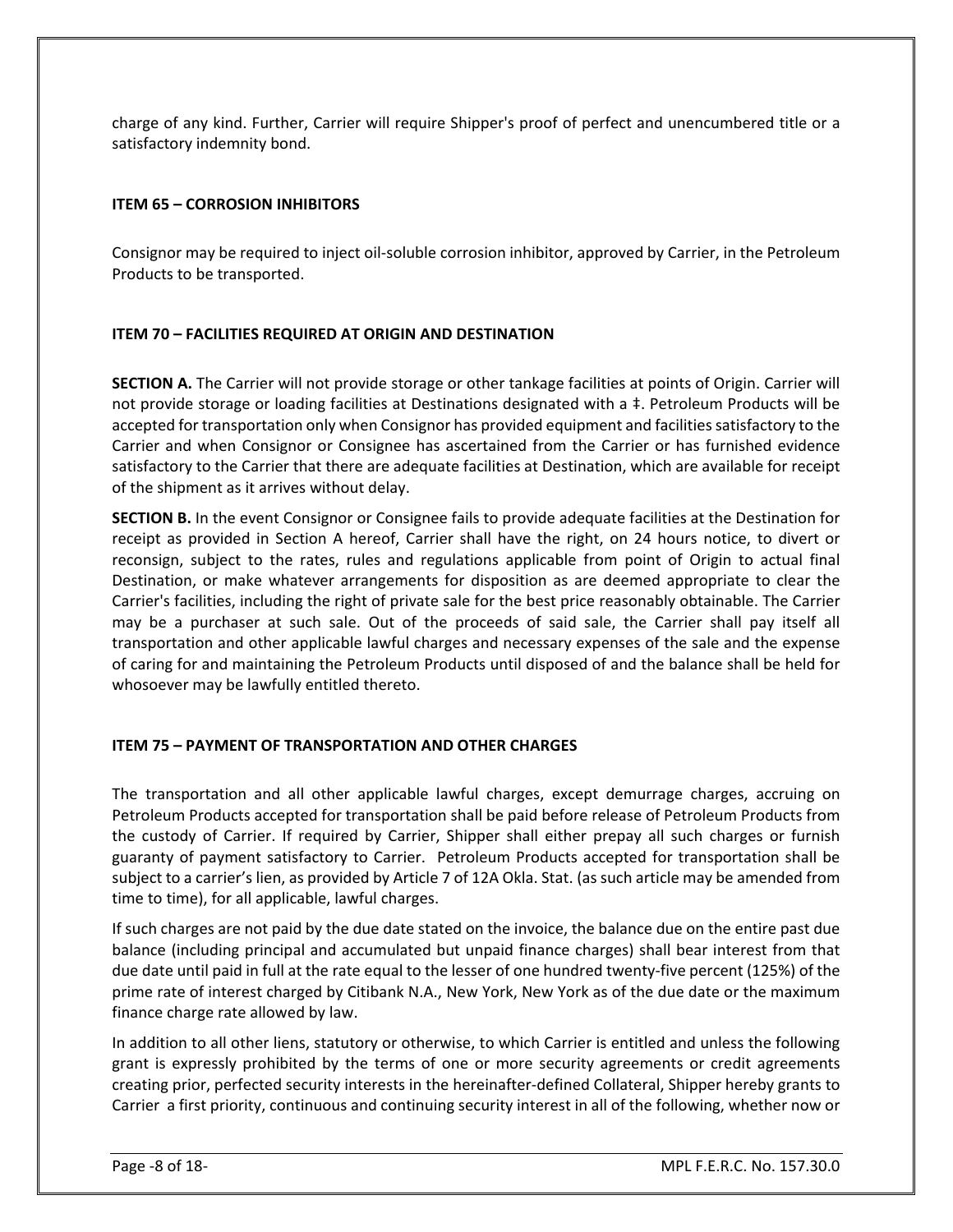hereafter existing or acquired, as collateral for the prompt and complete payment and performance of Shipper's Obligations (as defined below): (a) All Petroleum Products accepted by Carrier for transportation, terminaling, storage, or otherwise; (b) all other property of Shipper now in the possession of and at any time and from time to time hereafter delivered to Carrier or its agents; (c) all of Shipper's pre-payments, deposits, balances, and credits with, and any of its claims against, Carrier, at any time existing; and (d) all products and proceeds of any of the foregoing property in any form. The property described or referred to in subsections (a) through (c) above is collectively referred to as the "Collateral." This grant secures the following (collectively the "Obligations"): (a) all antecedent, current and future transportation, storage, terminaling, special, ancillary and other lawful charges arising under or related to this tariff or the contracts entered into in connection with this tariff; (b) the repayment of any amounts that Carrier may advance or spend for the maintenance, storage or preservation of the Collateral; (c) all amounts owed under any modifications, renewals or extensions of any of the foregoing obligations; and (d) all other amounts now or in the future owed by Shipper to Carrier, whether or not of the same kind or class as the other obligations owed by Shipper to Carrier. Shipper authorizes Carrier to file such financing statements or other documents necessary to perfect and maintain the security interest herein granted.

Upon a default by the Shipper under this tariff or the contracts entered into in connection with this tariff, Carrier may, without further notice, setoff (including by set off, offset, recoupment, combination of accounts, deduction, retention, counterclaim, or withholding across or within each or all of such tariff and contracts, collectively "Setoff") (a) any amounts owed by Carrier to the Shipper under any other agreements, instruments or undertakings between the Shipper and Carrier against (b) any amounts owed by the Shipper to Carrier under any other agreements, instruments or undertakings between the Shipper and Carrier. Carrier shall give the Shipper notice of any Setoff pursuant to this paragraph, as soon as practicable thereafter, provided that failure to give such notice shall not affect the validity of the Setoff.

This item shall be construed in accordance with and governed by the laws of the State of Oklahoma (including without limitation the Uniform Commercial Code, 12A Okla. Stat. § 1-101 et seq., as it may be amended from time to time), without regard to any choice of law rules which may direct the application of the laws of any other jurisdiction.

#### **ITEM 80 – TAX REGISTRATION**

Consignors and Consignees shall be required to provide proof of registration with or tax exemption from the appropriate Federal and/or State tax authorities related to the collection and payment of fuels excise tax or other similar taxes, levies, or assessments. Failure of the Consignor and Consignee to do so shall not relieve the Consignor or Consignee from the obligation to pay any such tax, levy, or assessment. Any tax, levy, assessment, or other charge imposed by such authority against Carrier as the result of such failure shall be collected by Carrier under the provisions of Item 75.

#### **ITEM 85 – WITHDRAWALS FROM CARRIER'S TERMINAL FACILITIES**

If a Consignor ships and consigns to Destinations where the Carrier provides terminal facilities in accordance with the schedules of shipments furnished by the Carrier, Carrier may permit the Consignee to withdraw such consignments from Carrier's terminal beginning at any time after the acceptance of the shipment for transportation. In order for the Inventory Owner to immediately withdraw its inventory of Open Stock Petroleum Products, the Inventory Owner must maintain a minimum inventory balance,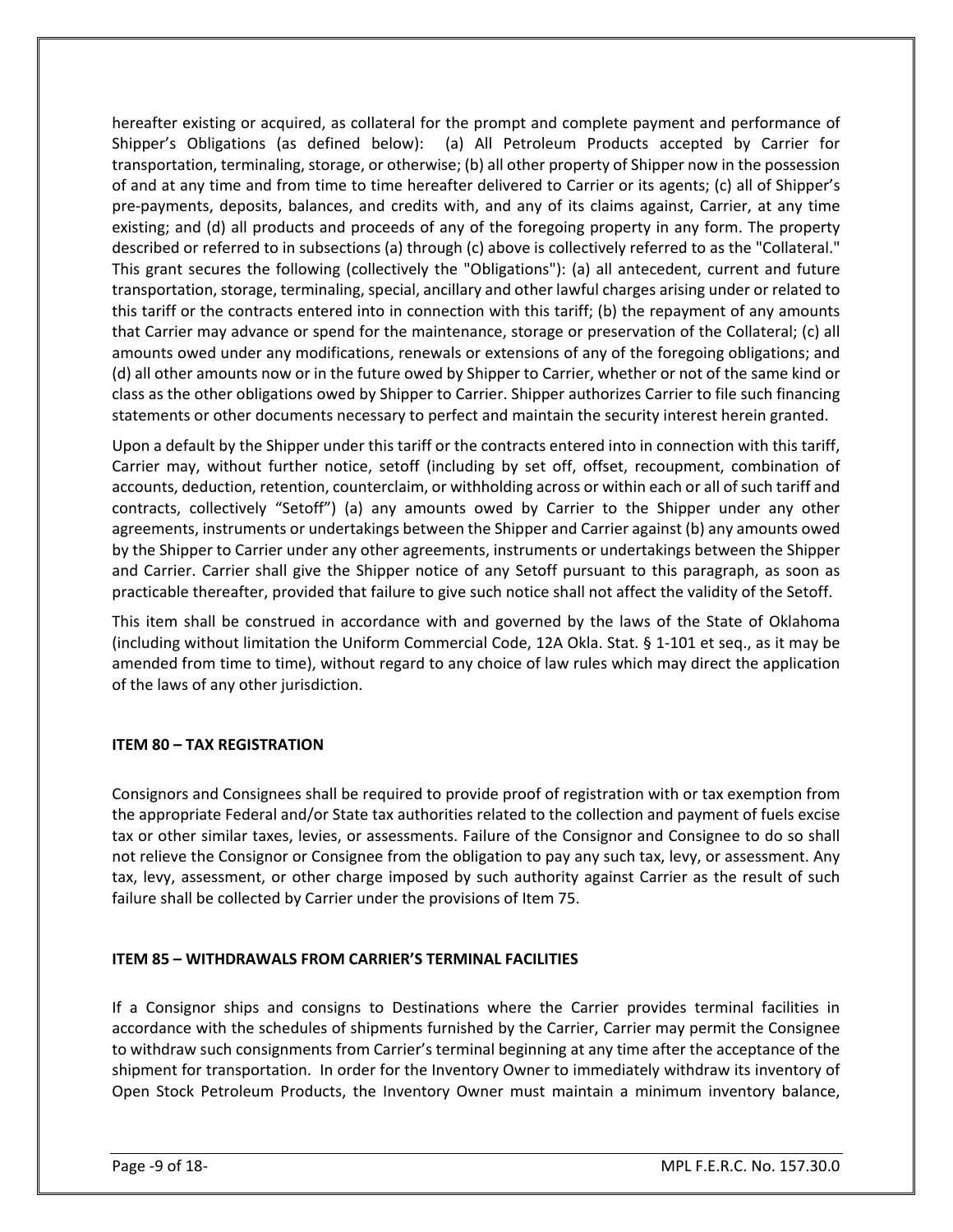herein referred to as a Minimum Allocation. An Inventory Owner's Minimum Allocation is calculated by applying the Inventory Owner's percentage of overall demand from all Carriers' terminals for a specific Open Stock Petroleum Product against Carrier's system inventory required to maintain Open Stock Status for such Open Stock Petroleum Product. In no event will the calculation of an individual Inventory Owner's Minimum Allocation be less than the minimum inventory levels for each Open Stock Petroleum Product established by the Carrier for all Inventory Owners which are actively utilizing the Carrier's terminal facilities. Consignments in Carrier's system which fulfill an Inventory Owner's Minimum Allocation will be charged an initial transportation rate of [I] 177.71 163.47 cents per barrel. An Inventory Owner's Minimum Allocation requirement will be updated on the first (1st) day of every month based on the immediately preceding thirty (30) day period during which Open Stock Petroleum Product withdrawal privileges were in effect. Inventory Owners have until midnight of the seventh (7th) calendar day of every month to satisfy their Minimum Allocation obligation.

New Inventory Owners will be required to submit a loading forecast, which will be used to calculate an initial Minimum Allocation for each Open Stock Petroleum Product. A new Inventory Owner's withdrawals will be monitored during the first (1st) month and the associated Minimum Allocation may be adjusted by the Carrier, if necessary.

An Inventory Owner with an inventory balance less than its Minimum Allocation will be deemed inactive for a period of six (6) consecutive, full calendar months thereafter (the "Inactive Period") and will not without Carrier's express approval, be allowed to withdraw Open Stock Petroleum Product from Carrier's terminal facilities during the Inactive Period or afterward until the first (1st) day of the month following the month during which the Inventory Owner has provided sufficient inventory to meet its Minimum Allocation which was in effect immediately prior to the suspension of its withdrawal privileges. If an Inventory Owner thereafter fails or refuses to ship in accordance with the schedule of shipments furnished by the Carrier or fails to maintain its Minimum Allocation, Carrier may suspend, until further notice, Open Stock Status for such Inventory Owner.

Subject to Items 75 and 185, Minimum Allocation may be withdrawn from the system coincidental with the monthly adjustment to all Inventory Owners' Minimum Allocations after the seventh (7th) calendar day of the month following the month in which Carrier receives written notification of Inventory Owner's intent to discontinue shipments under this Item.

Withdrawals of Non-Open Stock Petroleum Products from Carrier's terminal facilities will be permitted after the shipment has sustained its associated Transit Time from the shipment's Origin to Destination. In addition, Carrier may require Inventory Owner to maintain minimum inventory on Non-Open Stock products.

Inventory Owners shall be permitted to withdraw Petroleum Products at Carrier's terminals only if positive inventory is maintained at that location, regardless of the Inventory Owner's system-wide status. If an Inventory Owner's balance at a location reaches zero, rack deliveries can be suspended until the Inventory Owner replenishes its product inventory at the location.

In case of events or circumstances which prevent or threaten to prevent normal transportation and delivery of consignments to a Destination or Destinations, Open Stock Status may be suspended or controlled as to all Inventory Owners at such Destination or Destinations until further notice. When Open Stock Status has been suspended as to any Inventory Owner at a Destination or Destinations, further withdrawals may not be made from a consignment until its physical delivery into terminal facilities at such Destination.

Exception to this Item is referenced in MPL's F.E.R.C. No. **[W]** 185.20.0 185.18.2, supplements thereto and reissues hereof.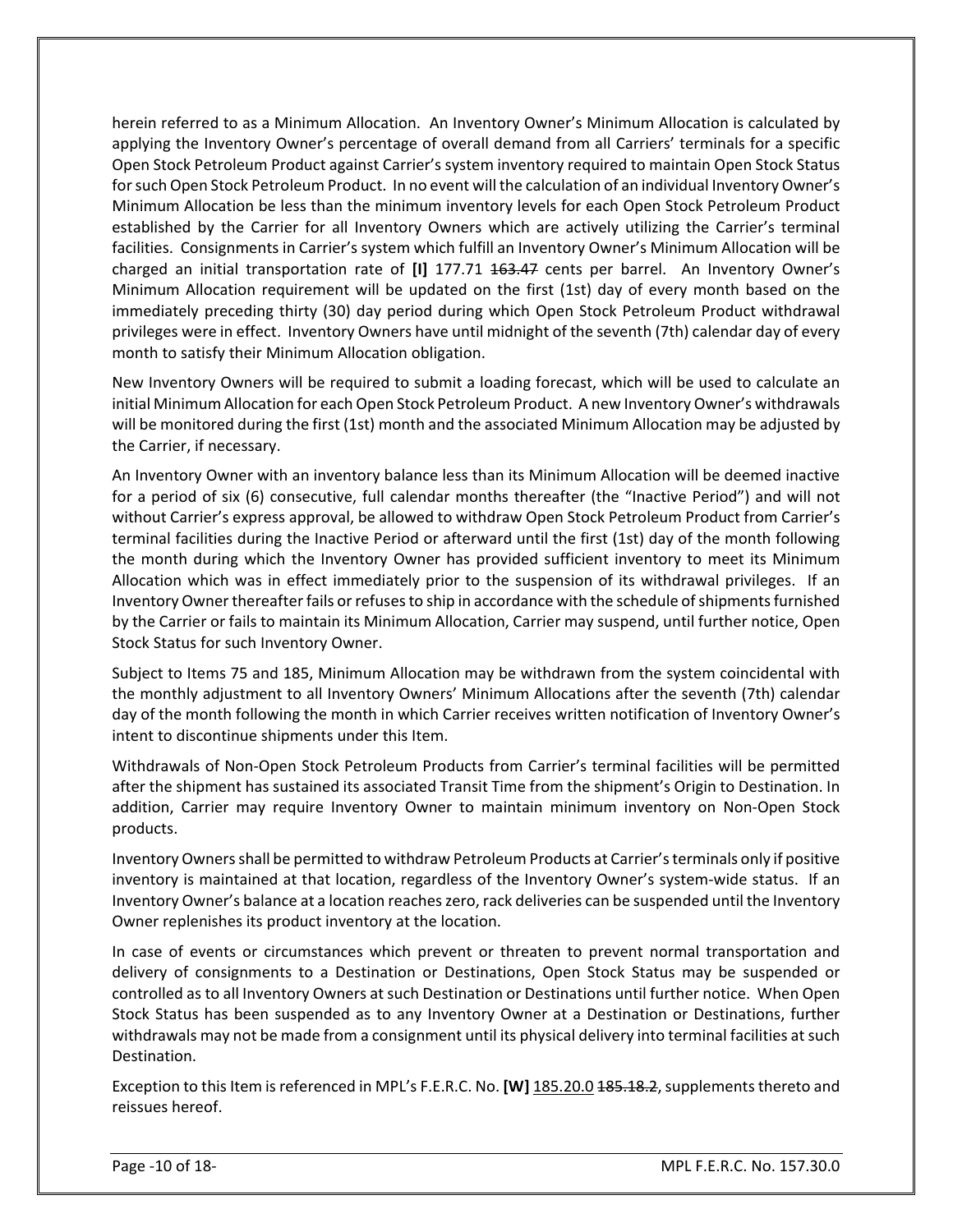#### **ITEM 90 – PIPEAGE CONTRACTS REQUIRED**

Separate pipeage contracts in accordance with this tariff and these regulations covering further details may be required of a Shipper before any duty to transport shall arise.

#### **TRANSPORTATION SERVICES AND RELATED REQUIREMENTS**

#### **ITEM 95 – MINIMUM SHIPMENT**

**SECTION A.** A shipment of 25,000 Barrels or more of Petroleum Products, of the same required specifications only, shall be accepted for transportation at one point of Origin from one Consignor.

**SECTION B**. A shipment of not less than 5,000 Barrels of Petroleum Products, of the same specifications only, shall be accepted for transportation at one point of Origin from one Consignor subject to delay until Carrier has accumulated at receiving point the minimum shipment described in Section A of the same specifications from the same or other Consignors.

#### **ITEM 100 – MINIMUM CONSIGNMENT**

**SECTION A.** A consignment of Petroleum Products of the same specifications may be made as provided in Section B herein to one Consignee at any Destination on the MPL system or any point directly intermediate thereto, or to any Destination on other pipelines named in tariffs issued by or concurred in by MPL which are lawfully on file with the F.E.R.C. or State Commissions, subject to the rates, rules and regulations applicable from point of Origin to final Destination.

**SECTION B.** A consignment of Petroleum Products of the same specifications may be made as follows:

- 1. Except as otherwise provided, a minimum of 12,500 Barrels of the same product must be consigned to a Destination.
- 2. Any quantity of barrelage may be consigned to a Destination provided that the Carrier can consolidate such consignment with other barrelage so that the total barrelage is 12,500 or more Barrels of the same specifications consigned to the same Destination by the same or other Consignors.
- 3. Any quantity of barrelage may be consigned to a Destination provided that the Carrier can consolidate such consignment with other barrelage so that the total barrelage is 5,000 or more Barrels of the same specifications consigned to the same Destination by the same or other Consignors and further provided that the Carrier can consolidate the 5,000 Barrels with 12,500 or more Barrels of the same specifications consigned by the same or other Consignors to a Destination on the same line situated beyond the Destination to which the 5,000 Barrels are destined.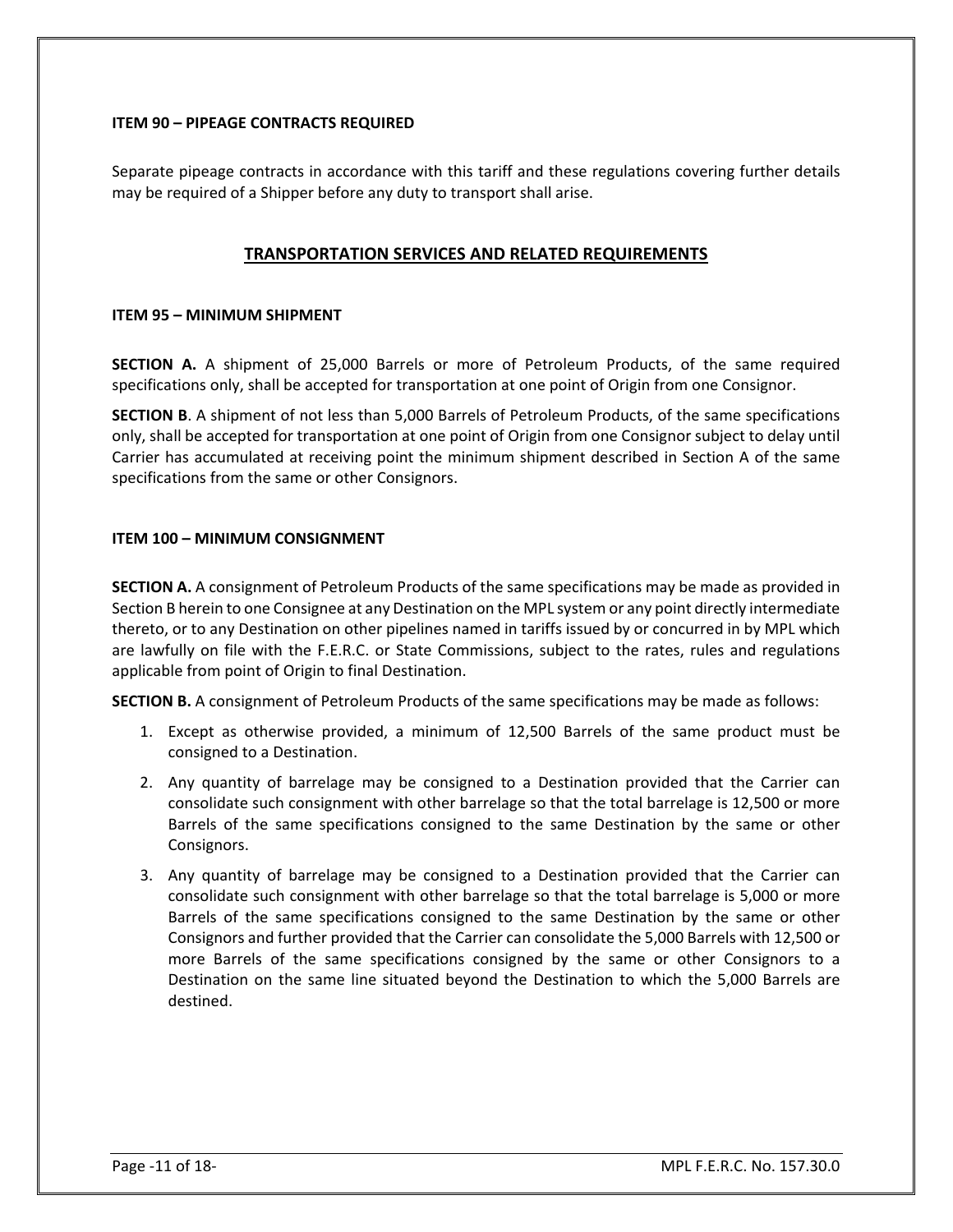#### **ITEM 115 – RECONSIGNMENT**

If no out-of-line or backhaul movement is required and if the current scheduled operations will permit, Consignor may reconsign, without charge, any shipment that is in Carrier's possession to Destinations, or any point directly intermediate thereto, or to Destinations on other pipelines named in tariffs issued by or concurred in by Carriers party to this tariff, lawfully on file with the F.E.R.C. and/or State Commissions, subject to the rates, rules and regulations applicable from point of Origin to actual final Destination. Reconsignments are not permitted from terminals not owned by Carrier.

If a Shipper elects to use automatic reconsignments to cover negative inventory positions, the locations from which the product will be reconsigned must be specified. A negative inventory position will be allowed to remain for three (3) working days. After three (3) days, volumes in the account of a Shipper having a negative inventory position will be reconsigned automatically from other locations on MPL to eliminate the negative inventory position.

Transit Time is applied on reconsignments of Open Stock Grades for Transit Time Shippers. Intransit inventory for the Open Stock Grades is automatically released for loading when the Transit Time from the Origin to the Destination has been met.

Backhaul reconsignments are allowed only for Open Stock Grades by Open Stock Status Shippers and/or for Specialty Grades by Open Stock Status Shippers to correct inventory imbalances or errors made by Shippers in entering consignments. A reconsignment is considered a backhaul when the Transit Time from the Origin of the inventory to the new location is less than the Transit Time from the Origin to the original location.

Reconsignment shall not prevent or change the running of time used in computing the demurrage charge, except that no demurrage charge shall accrue thereon from midnight of the day such consignment is removed from the tankage for transportation to the Destination to which reconsigned.

Exception to this Item is referenced in MPL's F.E.R.C. No. **[W]** 185.20.0 185.18.2, supplements thereto and reissues thereof.

#### **ITEM 120 – APPLICATION OF RATES FROM OR TO INTERMEDIATE POINTS**

Shipments of Petroleum Products accepted for transportation from any Origin or to any Destination not named in any tariff making reference hereto, which Origin or Destination is directly intermediate to any Origin or Destination from or to which a rate applying though such unnamed point is published, the Carrier will apply, from or to such unnamed intermediate point, the rate published from or to the next more distant point specified in the tariff.

#### **ITEM 125 – IDENTITY OF SHIPMENT**

Because it is impracticable to maintain the identity of each shipment or consignment of Petroleum Products, substitution of barrelage, but not substitution of one kind of petroleum product for another by Carrier, shall be permitted.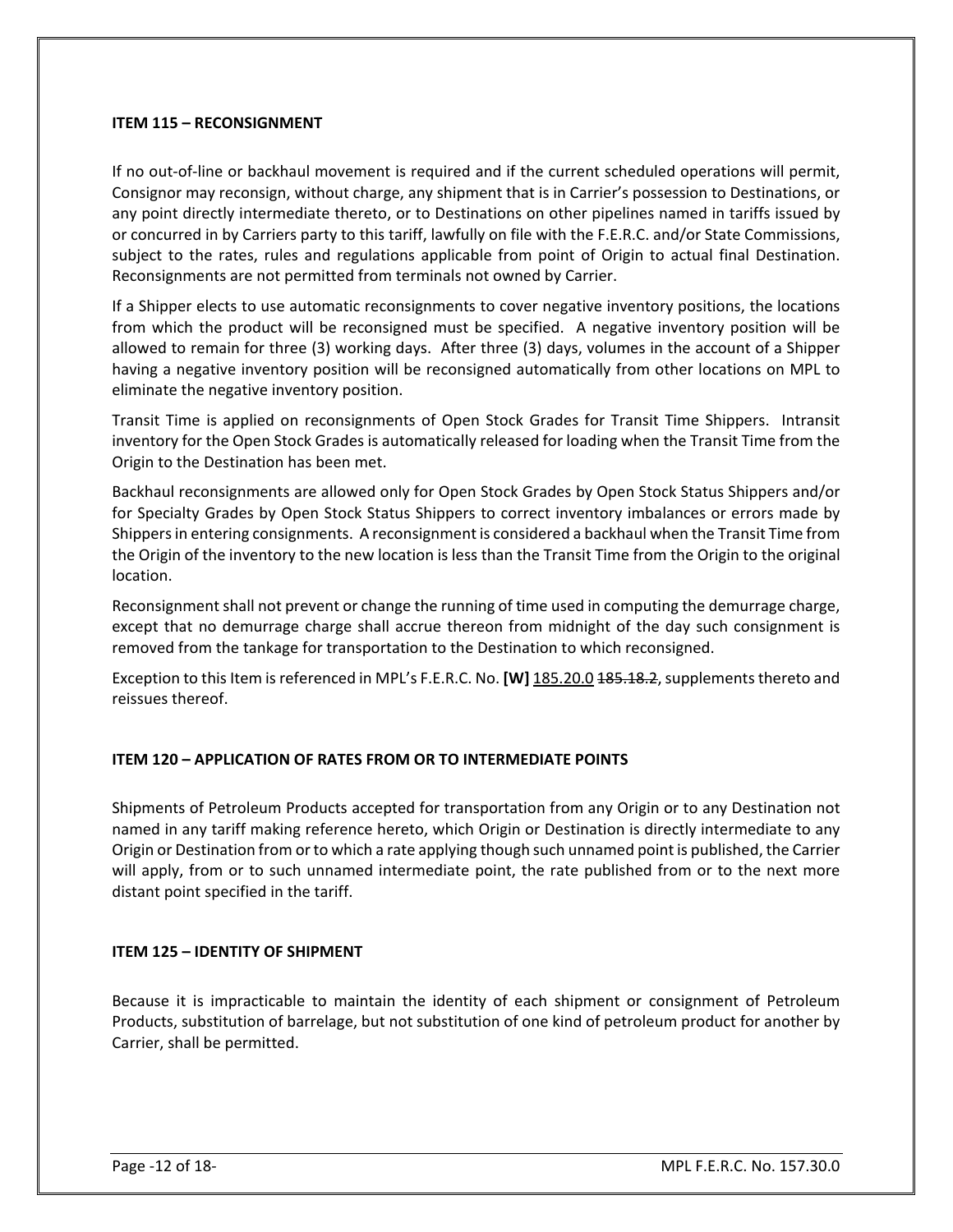#### **TERMINALING SERVICES AND RELATED REQUIREMENTS**

#### **ITEM 130 – MPL COMPANY TERMINALING SERVICES**

The rates published in Tariffs issued by or concurred in by MPL include the charges for line haul and the charges for loading into motor tank trucks through MPL terminal facilities EXCEPT: Wichita, KS, Great Bend, KS, Scott City, KS, Bettendorf, IA, Mount Vernon, MO, Rogers, AR, Wrenshall, MN and North Little Rock (MPL), AR where tariff rate is for line haul only and Carrier will require additional contracts for loading or other services. Terminal facilities include tanks, loading racks and meters. Carrier may require Shipper to provide storage for Non-Open Stock Petroleum Products.

#### **ITEM 135 – DELIVERY TO DESTINATION**

Upon arrival at Destination, Petroleum Products shall be delivered into terminal or other facilities provided by the Consignor or Consignee, or into terminal facilities furnished by the Carrier where Carrier furnishes terminal facilities, pending receipt by Carrier from Consignor or Consignee of instructions relative to the further transportation thereof. Carrier may require Shipper to provide storage for Non-Open Stock Petroleum Products.

#### **ITEM 140 – MINIMUM DELIVERY FROM CARRIER'S TERMINAL FACILITIES**

Each delivery from Carrier's terminal facilities by Consignor or Consignee must not be less than 4,000 United States gallons in volume before temperature correction.

#### **ITEM 145 – DEMURRAGE CHARGES**

In order to provide space for delivery of succeeding shipments in Carrier's tankage or to otherwise prevent or relieve congestion at Destinations where Carrier provides tankage, Carrier may give notice to Consignors or Consignees to remove Petroleum Products from such terminal facilities. Petroleum Products specified in the notice which are not removed at the close of a five (5) day period, beginning the day after such notice is sent by the Carrier, shall be subject to a demurrage charge of **[U] five cents (5¢)** per Barrel per day until removed. Demurrage charges shall be payable upon presentation of an invoice by the Carrier.

#### **SPECIAL AND ANCILLARY SERVICES AND RELATED REQUIREMENTS**

#### **ITEM 150 – FILTRATION AND SPECIAL TESTING SERVICE**

When a Consignor or Consignee requires filtration and/or special testing of a Petroleum Product to guarantee a minimum of impurities more stringent than normally warranted by the Carrier, the Carrier will provide such service for a charge as set forth below: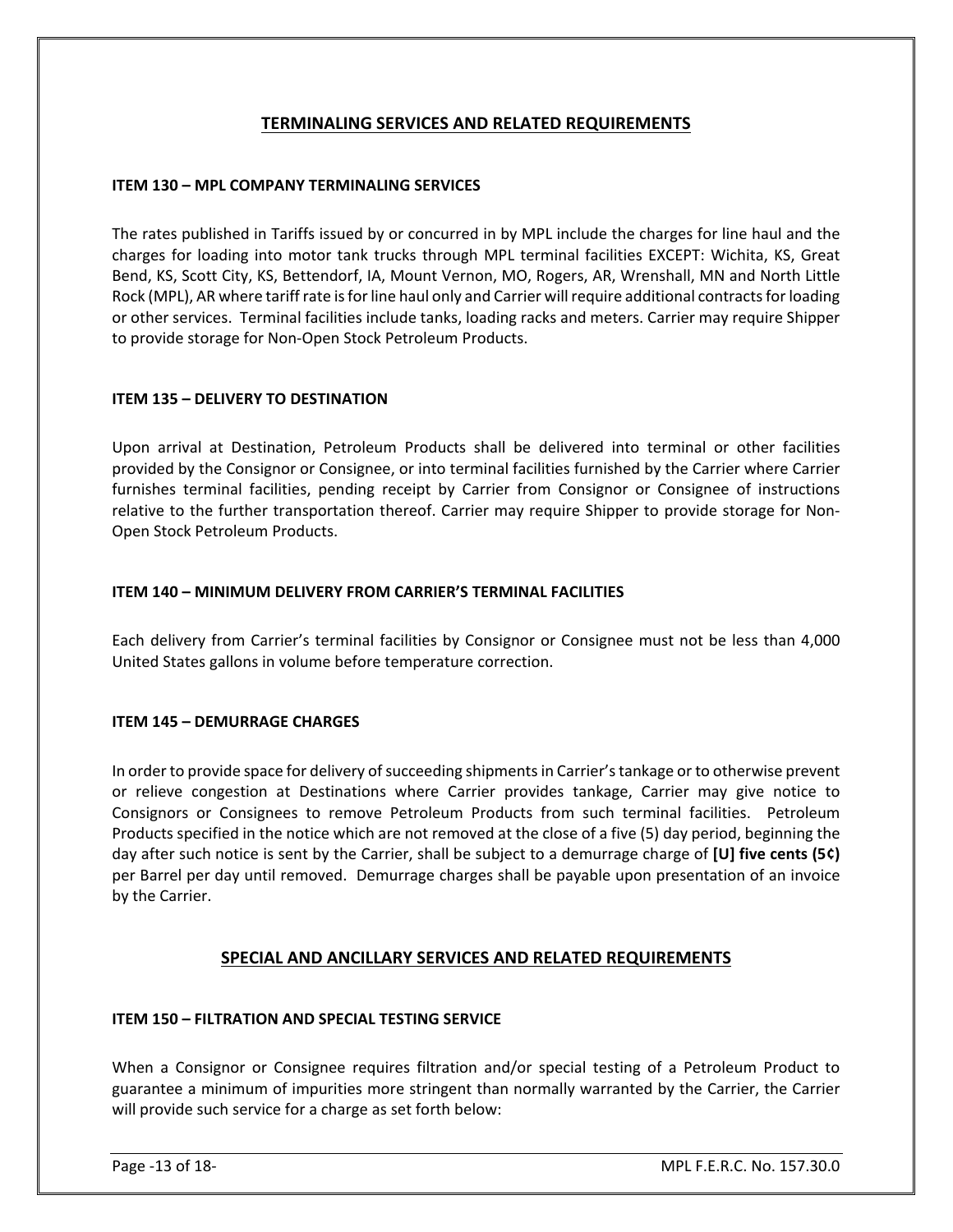#### **Commercial Jet Fuel Filtration**

Removal of particular matter, free water and surfactants **[I]** 6.42 5.91 ¢/BBL

#### **ITEM 155 – SPECIAL HANDLING SERVICES**

Petroleum Products which require special handling in MPL's pipelines or terminals because of special properties and/or specifications or because demand is insufficient may, if economically feasible and otherwise practical, be handled for an additional charge as set forth below:

#### **Premium Unleaded Gasoline**

Transported and Handled via MPL Terminals NOT noted with a ‡ ……………… **[I]** 12.88 11.85 ¢/BBL

#### **Premium Unleaded Gasoline**

Transported and Handled via Terminals noted with a ‡ ………………………………… **[I]** 8.59 7.90 ¢/BBL

#### **ITEM 160 – HIGH RVP UNLEADED GASOLINE**

#### **High RVP Unleaded Gasoline Shipments (JANUARY 1 THROUGH APRIL 30)**

From January 1 through April 30, MPL will transport unleaded gasoline having a Reid Vapor Pressure (RVP) which exceeds Carrier's normal Reid Vapor Pressure specifications, but which does not exceed ASTM D4814 Volatility Classifications at the time of shipment for **[I]** 21.38 19.67 cents per barrel in addition to the published transportation rate.

Shipments will be scheduled only when MPL has determined that the volume, specifications and routing of the various shipments will not impair its ability to comply with all Federal, State and Local regulations regarding the Reid Vapor Pressure of deliveries from Carrier's Facilities. Scheduling of high RVP shipments will be performed in a manner so as to avoid unjust discrimination or undue preference among Shippers.

#### **High RVP Unleaded Gasoline Withdrawal (MAY 1 THROUGH SEPTEMBER 15)**

Shippers must withdraw all high RVP gasoline (gasoline whose RVP is above the May 1 MPL delivery specifications found at [www.magellanlp.com/WhatWeDo/ProductSpecs.aspx](http://www.magellanlp.com/WhatWeDo/ProductSpecs.asp)) from Carrier's inventory prior to May 1. All inventory transactions will be recorded on a First-In First-Out (FIFO) basis. Shippers with high RVP inventory in Carrier's system beyond May 1 can be charged **[I]** 144.55 132.97 per barrel per month. After May 1, Shippers will not be allowed to withdraw any high RVP gasoline inventories in Carrier's system until September 15.

#### **ITEM 165 – STORAGE IN TRANSIT (SIT)**

When requested in writing at the time of offering for shipment, tenders of Petroleum Products may be stored in transit under conditions and for periods described herein.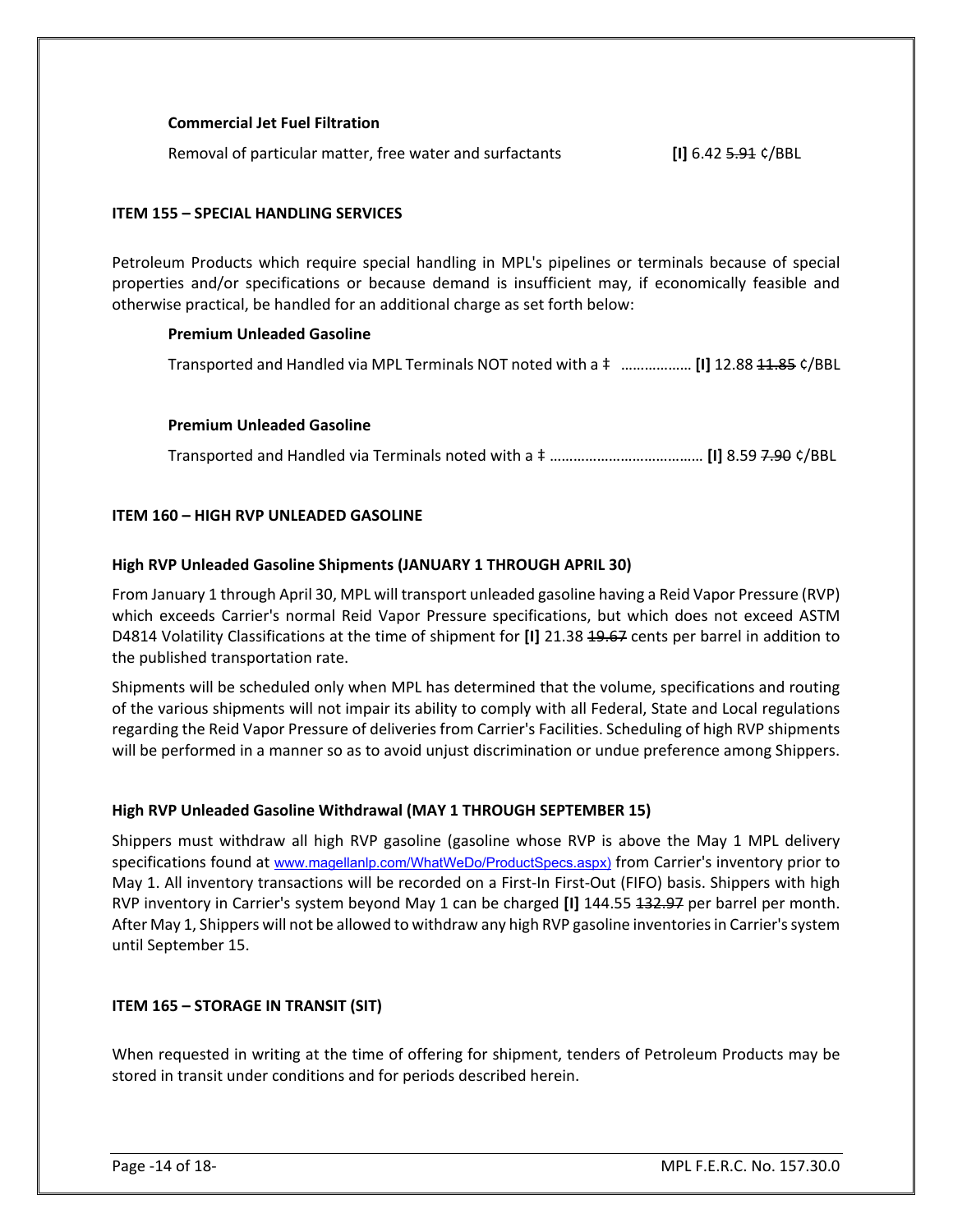Under provisions of this Item, Shippers or Consignees may provide their own storage facilities. Shippers or Consignees who do so are required to obtain connection, design and operational approval of the facilities from MPL prior to tendering shipment and to pay all reasonable costs for connection to the pipeline. Shippers and Consignees will be required to provide MPL with any operational information about the storage, as requested by the Carrier, such as working capacity, service, etc.

When Shippers or Consignee provide such storage facilities, they shall cause accurate records to be kept showing the transit barrelage on hand. At no time shall the transit barrelage on hand be allowed to exceed the working capacity of such storage facility. MPL shall have access to these transit records at all reasonable times. If requested by MPL, the Shipper or Consignee shall certify under oath as to the accuracy of such records. Volumes reshipped shall never exceed the transit barrelage so identified.

When Shippers or Consignees request Petroleum Product to be delivered to their own storage facilities to be utilized as storage in-transit, the initial transportation charge to be collected shall be the rate per Barrel from the Origin of the Petroleum Product to the Destination or the nearest Destination at which the storage facility is located. If no rate is named from the Origin to the storage location, then the initial charge shall be the rate per Barrel from the Origin of the Petroleum Product to the first MPL Destination situated beyond. If the Petroleum Product is reshipped, MPL shall collect transportation charges based on the difference between the tariff rate paid to the storage-in-transit Destination and the tariff rate applicable from the initial Origin to the final Destination in effect on the date of reshipment.

When Shippers or Consignees provide their own storage facilities, and utilize this storage in transit provision, a **[U] ten cents (10¢)** per barrel in-transit fee will be charged.

It being impracticable to maintain the identity of Petroleum Products stopped in transit, substitution of barrelage, but not one kind of Petroleum Products for another, shall be permitted.

Petroleum Product offered for reshipment under this item will be governed by all applicable rules and regulations contained in this Tariff, including but not limited to, Item 25 – Product Acceptance Specifications, Item 40 – Testing and Measuring, Item 45 – Scheduling of Shipments, Item 95 – Minimum Shipment and Item 50 – Proration of Pipeline Capacity. Petroleum Product offered for reshipment under this item shall be accepted for shipment at such times as it shall not interfere or delay shipments from points of Origin(s) to deliveries to Carrier's Destinations. Furthermore, during any prorationing of Carrier's system, the reshipment of the storage in-transit barrels will be subordinate to all other shipments nominated for the month. This Item 165 is not intended to and does not create any type of Origin on Carrier's pipeline system.

#### **ITEM 170 – CHARGES FOR SPILL COMPENSATION ACTS AND REGULATIONS**

In addition to the transportation charges and all other charges accruing on Petroleum Products accepted for transportation, a per Barrel charge will be assessed and collected in the amount of any tax, fee, or other charge levied against the Carrier in connection with such Petroleum Products pursuant to any Federal, State, or Local act or regulation which levies a tax, fee, or other charge on the receipt, delivery, transfer, or transportation of such Petroleum Products within their jurisdiction for the purpose of creating a fund for the prevention, containment, clean up, and/or removal of spills and/or reimbursement of persons sustaining such costs or losses there from.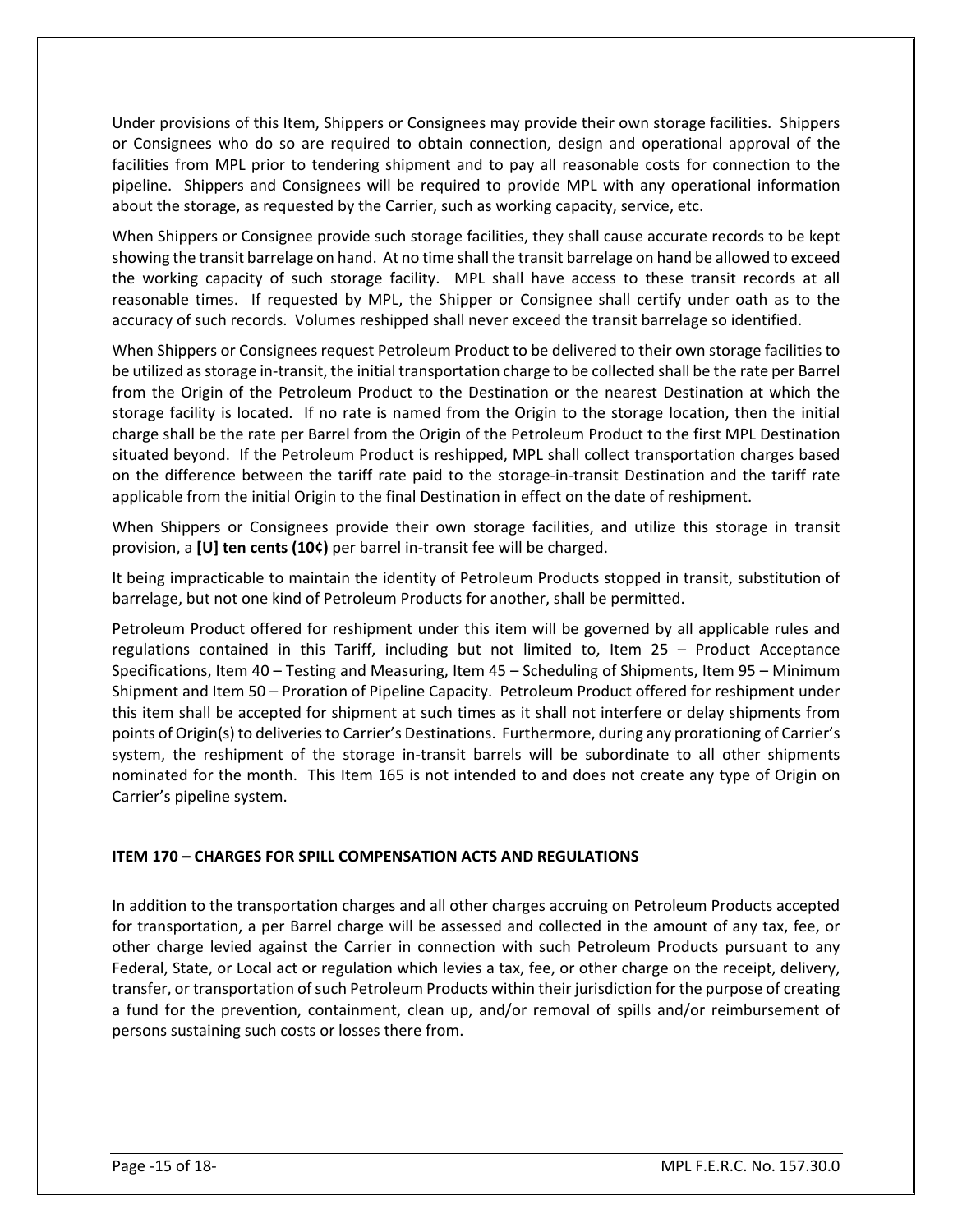#### **ITEM 175 – COMMUNICATION FACILITIES**

Shippers may use the Message Facility of Carrier's "ATLAS" system to conduct pipeline business only. All messages are subject to audit. Use of the Carrier's "ATLAS" system for any purpose other than to conduct pipeline business will cause Shipper's privilege of use to be suspended for twelve (12) months. Carrier will not be liable for non-delivery of messages or for errors or delays in transmission or interruption of such service.

#### **LIABILITY AND CLAIM SETTLEMENT**

#### **ITEM 180 – DUTY OF CARRIER**

#### **Quantity**

The Carrier shall transport and deliver into terminal facilities at the applicable Destination(s), with reasonable diligence, a quantity of Petroleum Product equal in volume to the quantity of Petroleum Product accepted for transportation, less the appropriate tender deduction, transmix allocation and any other volume reduction provided or referenced in this tariff. In the event of non-delivery due to interface cuts or other operating losses in excess of the tender deduction, the Carrier shall have the right to satisfy any claim by product replacement or cash payment.

#### **Quality**

Carrier shall have no duty to deliver Petroleum Product other than in conformance with state and federal governmental requirements for such Petroleum Product that apply to deliveries at the applicable Destination, except as otherwise noted in the specifications that apply to deliveries at such Destination as established by Carrier and set forth at the public website [www.magellanlp.com/WhatWeDo/](http://www.magellanlp.com/WhatWeDo/%20ProductSpecs.aspx)  [ProductSpecs.aspx.](http://www.magellanlp.com/WhatWeDo/%20ProductSpecs.aspx)

#### **ITEM 185 – LIABILITY OF CARRIER**

The Carrier shall not be liable for any delay in transportation or terminaling services or loss of Petroleum Products caused by acts of God; storm, flood, extreme weather, fire, explosion; war, invasion, hostilities, rebellion, terrorism, insurrections, riots; strikes, picketing or other labor stoppages, whether of Carrier's employees or otherwise; electrical or electronic failure or malfunction; communications failure or malfunction; computer hardware and/or software failure, malfunction; breakage or accident to machinery or equipment; proration; temporary restraining orders, injunctions or compliance orders issued by courts or governmental agencies; seizure or destruction under quarantine or customs regulations, or confiscation by order of any government or public authority, or risks of contraband or illegal transportation or trade; or any cause not due to fault or negligence of Carrier. In the event of such loss, each owner shall bear the loss in the same proportion as its share of the total quantity of the kind of product involved in the loss in the custody of the Carrier at the time of such loss. Each Shipper or Consignee shall be entitled to receive only so much of its share remaining after its due proportion of the loss is deducted. The Carrier shall compute the quantities of loss and shall prepare and submit a statement to the Shippers or Consignees showing the apportionment of the loss among the Shippers or Consignees involved.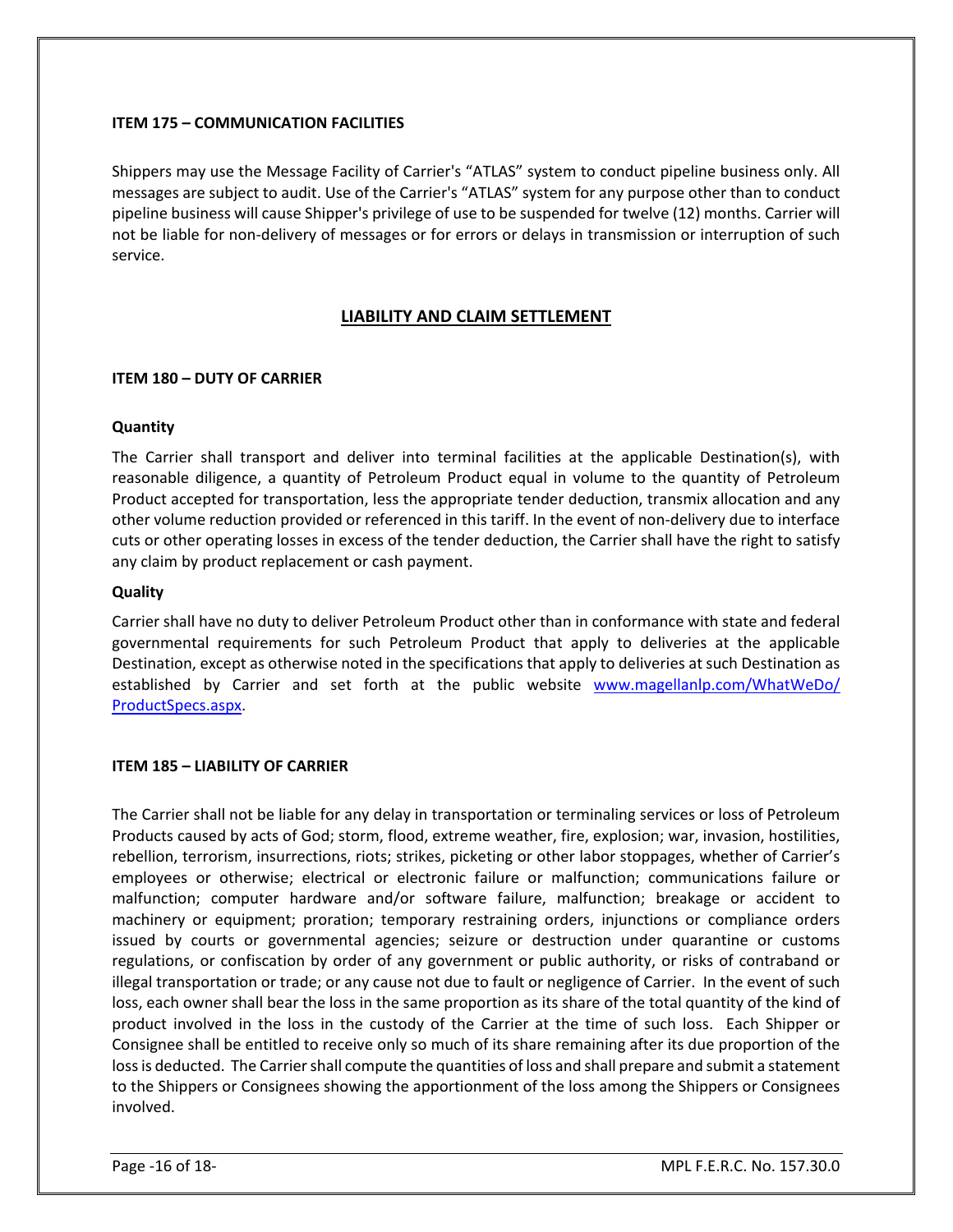Carrier will transport and deliver Petroleum Products with reasonable diligence and dispatch, but will not be liable for delays in transportation of Petroleum Products to a particular market.

The Carrier shall not be liable for discoloration, contamination or deterioration of Petroleum Products transported unless such discoloration, contamination or deterioration results from the negligence of the Carrier. In the event of such damage, each Shipper's or Consignee's share of the damaged Petroleum Product shall be in the same proportion as its share of the total quantity of shipments involved and each such Shipper or Consignee shall be allocated only its proportionate share of damaged Petroleum Product.

Inventory Owner shall protect, indemnify, defend and hold Carrier, its parent and affiliates harmless from and against all claims, losses, suits, liabilities, fines, penalties, damages and expenses (including reasonable attorneys' fees and expenses) of any kind or character arising from or related to (1) negligent or willful acts or omissions on the part of Inventory Owner, its employees, agents or contractors (including, but not limited to, any contractors transporting products(s) to or from any location on Carrier's system), or (2) liability arising from the chemical characteristics of product(s), except to the extent such liability arises from Carrier's negligence.

Product(s) in this Item refers to any individual product, as defined in this Tariff (in Item 20 – Petroleum Products Defined), or any combination thereof, whether achieved via in-line (automated) or splash (manual) blending.

In no event shall Carrier be liable to any Shipper or Inventory Owner for any losses, liabilities or damages, including special, punitive, exemplary, consequential, incidental or indirect losses or damages howsoever caused, (including but not limited to loss of revenue, loss of profits or present or future opportunities) whether or not foreseeable, and irrespective of the theory or cause of action upon which such damages might be based, except for such actual losses or damages sustained as a result of, and to the extent of, Carrier's negligence.

#### **ITEM 190 – CLAIMS: TIME FOR FILING**

Notice of any claim for loss, damage or liability for or in connection with Petroleum Products ("Claim", whether one or more) must be made in writing to the Carrier within nine (9) months after delivery of the Petroleum Products at the applicable Destination(s), or, in the case of a failure of Carrier to so deliver, then within nine (9) months after a reasonable time for delivery has elapsed. Failure to give such notice of any Claim shall be deemed to be a waiver and release of such Claim and of all rights to assert such Claim, and Carrier shall have no liability or obligation with respect thereto.

Suit against Carrier for any Claim must be instituted within two (2) years and one (1) day from the day when notice in writing is given by Carrier to the claimant that the Carrier has disallowed all or any part of such Claim. Any Claim for which suit has not been instituted in accordance with the foregoing provisions shall be deemed to have been waived, relinquished and released, and Carrier shall have no liability or obligation with respect thereto.